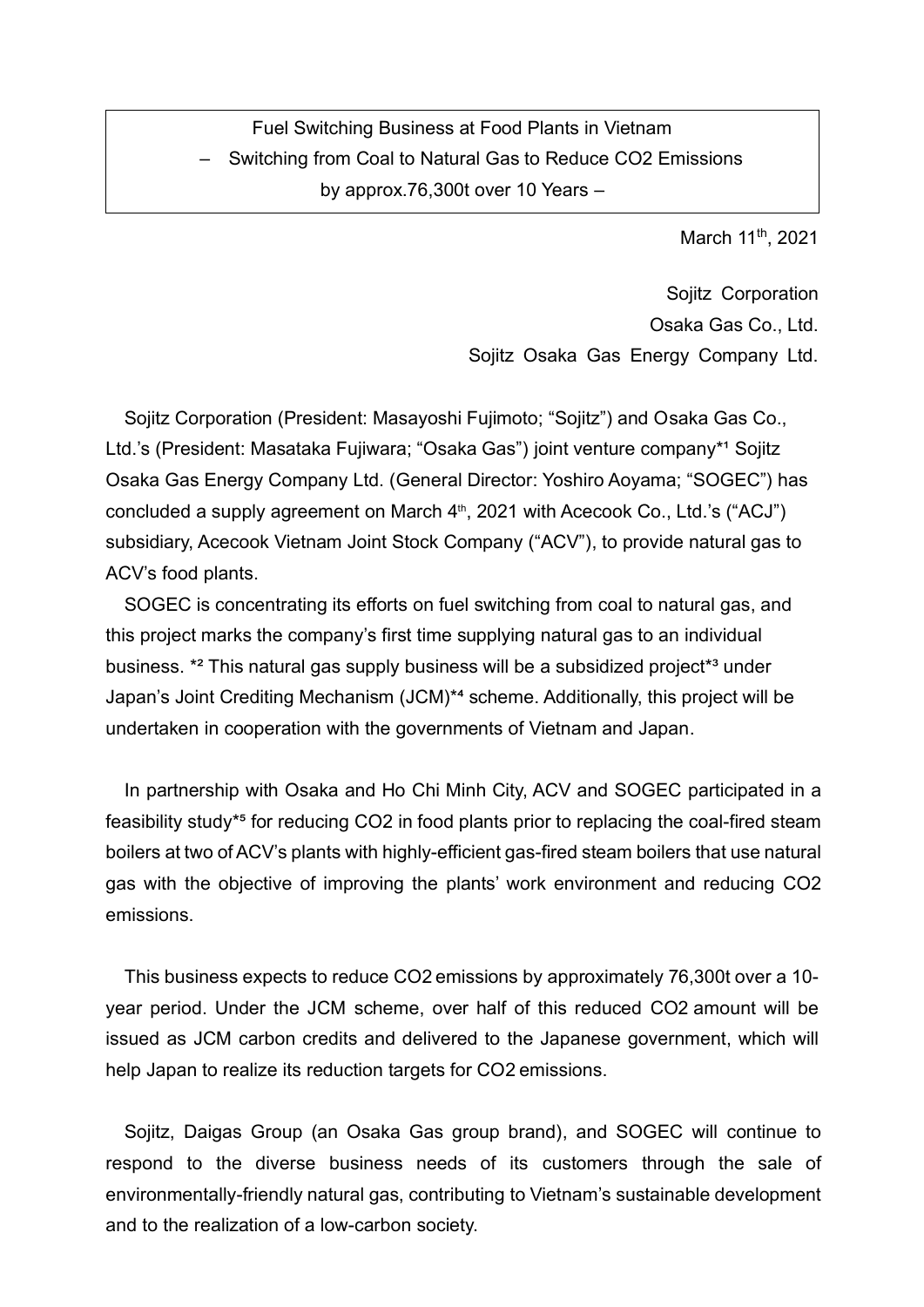\*1: Equity ownership of Sojitz Osaka Gas Energy Company Ltd.: Sojitz Group 51%, Osaka Gas Singapore Pte. Ltd. 49%. (Osaka Gas Singapore Pte. Ltd. is a fully-owned subsidiary of Osaka Gas Co., Ltd.)

\*2: In April 2020, SOGEC began supplying natural gas to Phu My 3 Specialized Industrial Park in Bà Rịa-Vũng Tàu Province in Southern Vietnam.

\*3: Financing Programme for JCM Model Projects in FY2020

JCM Model Projects utilize leading low-carbon and decarbonization technologies to lower GHG emissions in developing countries through measurable, reportable, and verifiable (MRV) actions. In addition to reducing GHG emissions in developing countries, JCM projects aim to help Japan and its partner countries achieve their GHG emission reduction targets. The Financing Progarmme for JCM Model Projects will fund up to half of the initial investment costs for advanced low-carbon and decarbonization technologies.

The Global Environment Centre Foundation (GEC) has been commissioned by the Ministry of the Environment of Japan (MOEJ) to function as a secretariat to manage JCM-related subsidy programs, which are open to private enterprises in Japan.

ACJ, ACV and SOGEC received financing from MOEJ under the Financing Programme for JCM Model Projects in  $FY2020$  on September  $28<sup>th</sup>$ , 2020.

\*4: Joint Crediting Mechanism (JCM): In this bilateral mechanism, Japan provides developing countries with leading low-carbon technologies and products, systems, services, and infrastructures, which contribute to sustainable development in these countries by reducing greenhouse gas emissions. With JCM projects, both countries are able to benefit from reduced emissions. Japan's efforts to reduce greenhouse gas emissions can be evaluated quantitatively through JCMs, which allow Japan to apply JCM credits to meet its emission reduction targets.

\*5: As part of the City-to-city Collaboration Programme, this feasibility study was commissioned by the Ministry of the Environment of Japan (MOEJ) to support effective and efficient initiatives for building low-carbon and decarbonized society models, which are undertaken by Japanese municipalities with expertise on constructing these models and partner cities outside Japan. Osaka and Ho Chi Minh City jointly took part in this City-to-City Cooperation Project in which ACV and SOGEC also participated.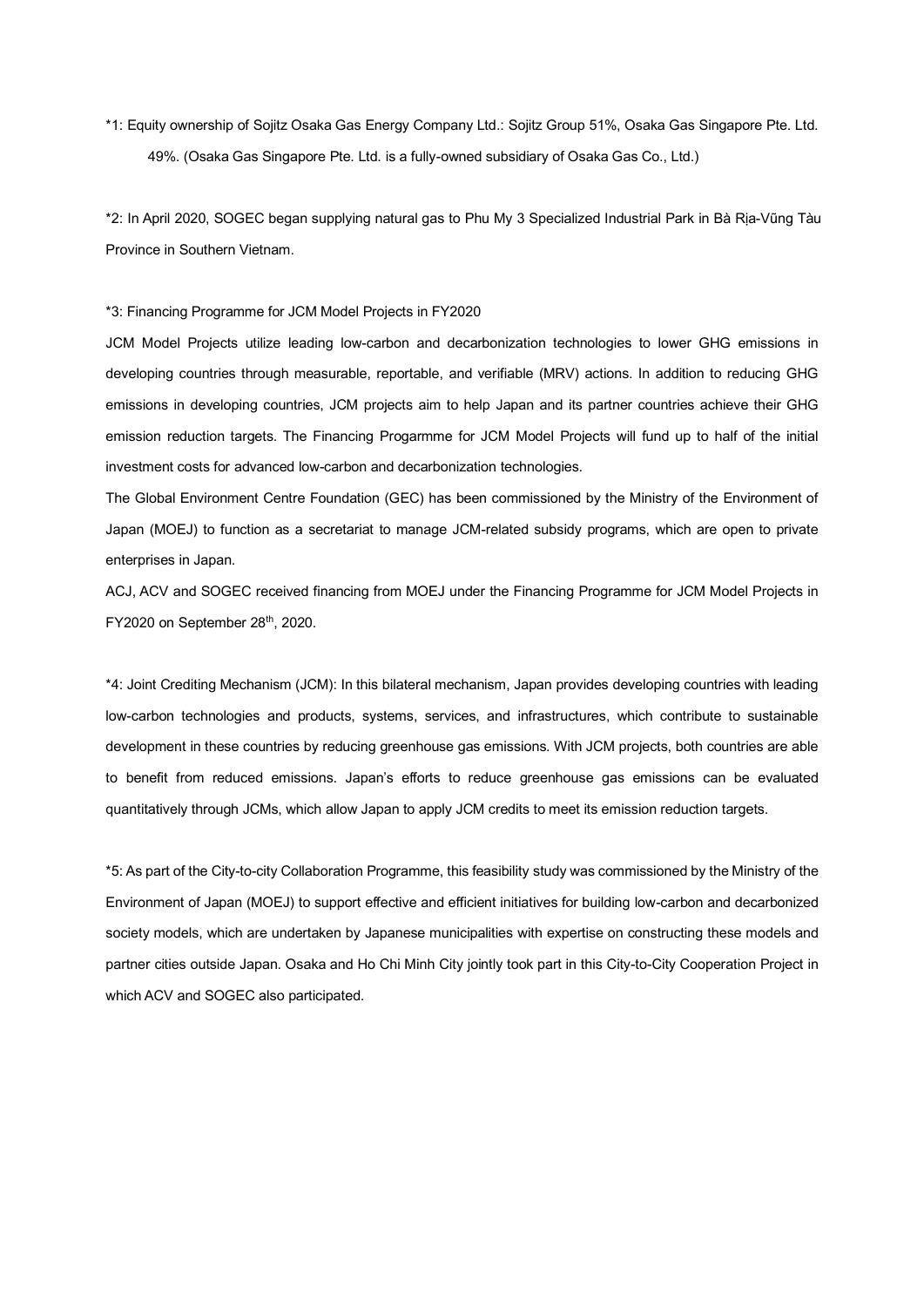(Attachment)

- 1. Project Overview
- ■Equipment to be Installed

| <b>Steam Supply</b>          | 7,000 kg/h per unit (converted evaporation amount) |
|------------------------------|----------------------------------------------------|
| Capacity                     |                                                    |
| <b>Installed Units</b>       | 13 units (2 plants)                                |
| <b>Supplied Fuel</b>         | Natural gas and LPG-air                            |
| Estimated                    | 7,631t- CO2 /year                                  |
| Reduction of CO <sub>2</sub> |                                                    |
| <b>Start Date</b>            | July 2021 (planned)                                |

- ■Location and Exterior (Façade) of Installation Sites
	- ●ACV Hung Yen plant

Nhu Quynh Town, Van Lam District, Hung Yen Province

●ACV Binh Duong plant

Quarter 1B, An Phu Ward, Thuan An Town, Binh Duong Proveince



[Hung Yen plant] [Binh Duong plant]



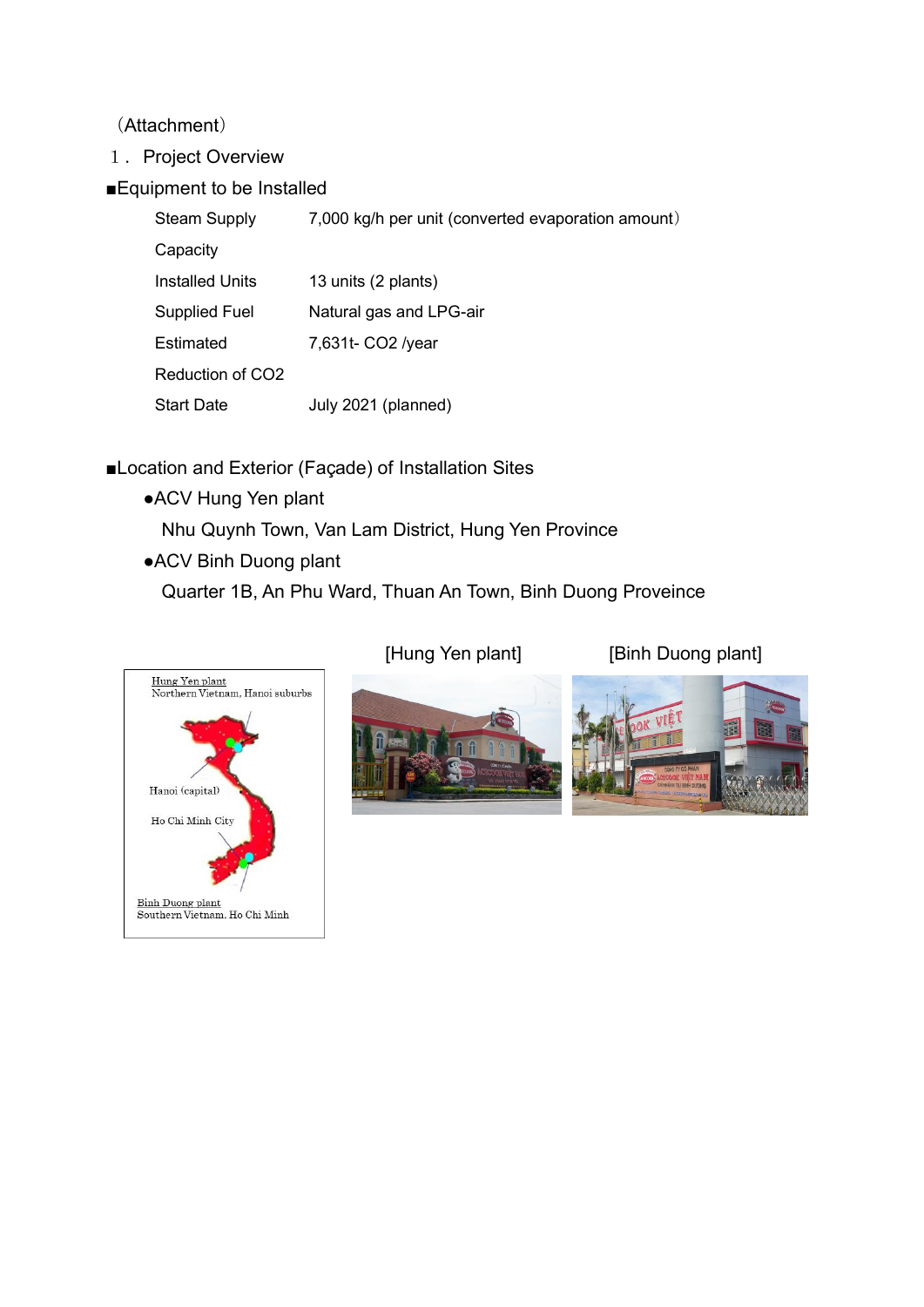# 2. Participating Companies

#### [Company Overview – Sojitz Osaka Gas Energy Company Ltd.]

| Established          | October 2019                                                            |  |
|----------------------|-------------------------------------------------------------------------|--|
| Location             | Ba Ria - Vung Tau Province, Socialist Republic of Vietnam               |  |
| Representative       | Yoshiro Aoyama                                                          |  |
| Director             |                                                                         |  |
| Ownership            | Sojitz Group - 51%                                                      |  |
|                      | (Sojitz Corporation - 26%, Sojitz Vietnam Co., Ltd. - 25%)              |  |
|                      | Osaka Gas Singapore Pte. Ltd. - 49%                                     |  |
| <b>Main Business</b> | Supply of natural gas to industrial users, energy services, and energy- |  |
|                      | related engineer and consulting services in Vietnam                     |  |

### [Company Overview – Sojitz Corporation]

| Established          | <b>April 2003</b>                                                     |  |
|----------------------|-----------------------------------------------------------------------|--|
| Location             | 1-1, Uchisaiwaicho 2-chome, Chiyoda-ku, Tokyo                         |  |
| Representative       | Masayoshi Fujimoto                                                    |  |
| <b>Director</b>      |                                                                       |  |
| <b>Main Business</b> | General trading company (trading and business investment in Japan and |  |
|                      | overseas)                                                             |  |

# [Company Overview – Osaka Gas Co., Ltd.]

| Established          | April 1897                                                             |
|----------------------|------------------------------------------------------------------------|
| Location             | 4-1-2 Hiranomachi, Chuo-ku, Osaka                                      |
| Representative       | Masataka Fujiwara                                                      |
| <b>Director</b>      |                                                                        |
| <b>Main Business</b> | Gas production, supply, and sales; power generation, supply, and sales |

# 3.Related News Releases

Sojitz Corporation: "Sojitz and Osaka Gas Establish Natural Gas Supply Company in Vietnam" (Jun. 24<sup>th</sup>, 2019)

<https://www.sojitz.com/en/news/2019/06/20190624.php>

Osaka Gas Co., Ltd.: "Establishing a Natural Gas Supply Company in Vietnam" (Jun. 24th, 2019)

https://www.osakagas.co.jp/en/whatsnew/ icsFiles/afieldfile/2019/06/24/190624 2 1. [pdf](https://www.osakagas.co.jp/en/whatsnew/__icsFiles/afieldfile/2019/06/24/190624_2_1.pdf)